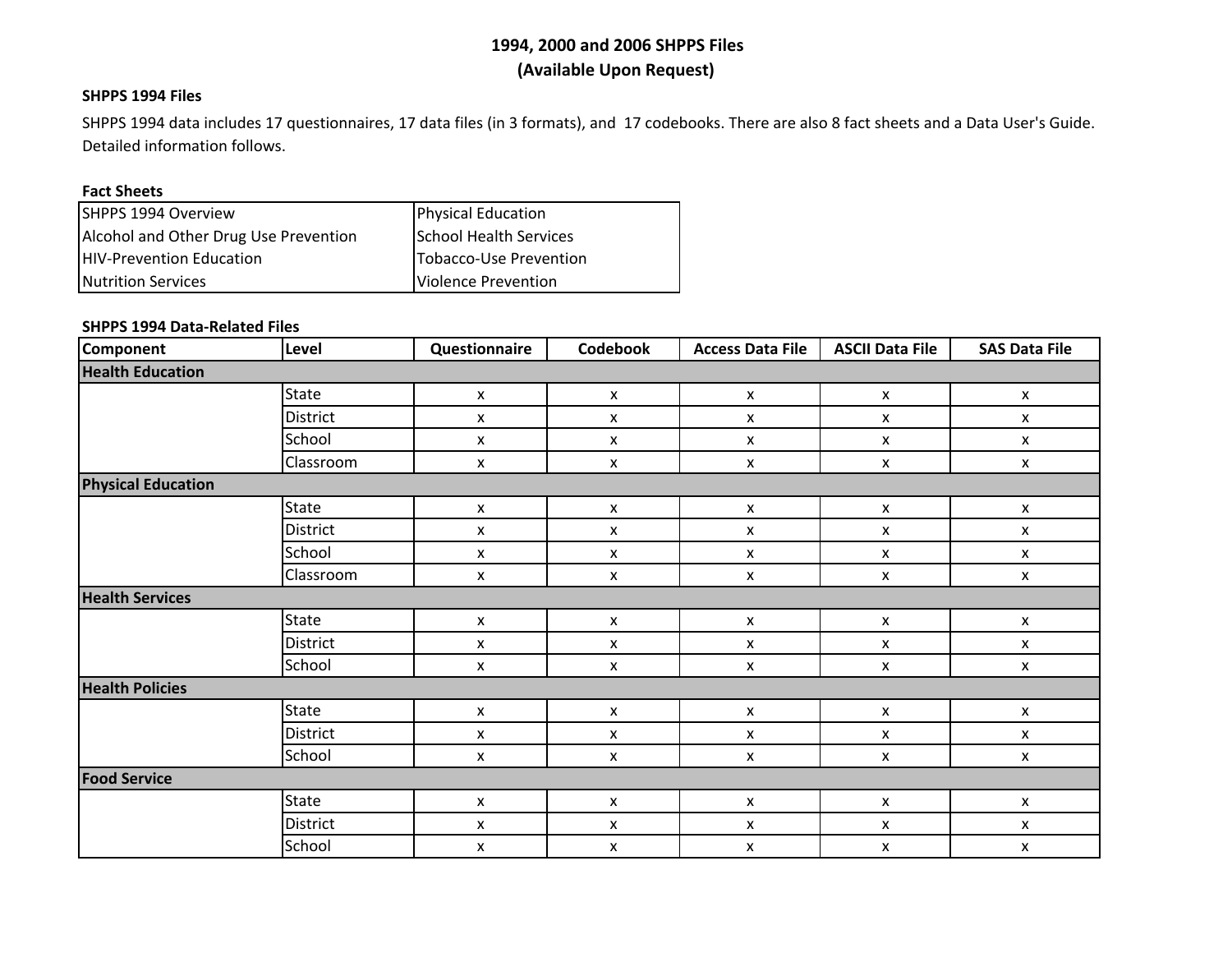### **SHPPS 2000 Files**

SHPPS 2000 data includes 23 questionnaires, 27 data files (in 3 formats), and 27 codebooks. There are also 22 fact sheets, <sup>a</sup> document summarizing all state‐level results, and <sup>a</sup> Data User's Guide. Detailed information follows.

#### **Fact Sheets**

| Overview                                          | <b>Mental Health and Social Services</b>                         |
|---------------------------------------------------|------------------------------------------------------------------|
| Alcohol and Other Drug Use Prevention             | <b>Nutrition Services</b>                                        |
| Asthma                                            | Foods and Beverages Sold Outside of the School Meal Programs     |
| Dental and Oral Health                            | Physical Education and Activity                                  |
| Students with Physical or Cognitive Disabilities  | <b>Pregnancy Prevention</b>                                      |
| Physical Education for Students with Disabilities | School-Based Health Centers and Services Provided at Other Sites |
| Faculty and Staff Health Promotion                | <b>STD Prevention</b>                                            |
| Family and Community Involvement                  | <b>Suicide Prevention</b>                                        |
| <b>Food Service</b>                               | <b>Tobacco-Use Prevention</b>                                    |
| <b>Health Education</b>                           | Accident and Unintentional Injury Prevention                     |
| <b>Health Services</b>                            | <b>Violence Prevention</b>                                       |
| <b>IHIV Prevention</b>                            |                                                                  |

#### **SHPPS 2000 Data‐Related Files**

| Component                 | Level           | Questionnaire | Codebook | <b>Access Data File</b> | <b>ASCII Data File</b> | <b>SAS Data File</b> |  |
|---------------------------|-----------------|---------------|----------|-------------------------|------------------------|----------------------|--|
| <b>Health Education</b>   |                 |               |          |                         |                        |                      |  |
|                           | State           | x             | x        | X                       | x                      | x                    |  |
|                           | <b>District</b> | x             | x        | x                       | X                      | x                    |  |
|                           | School          | X             | x        | x                       | X                      | x                    |  |
|                           | Classroom       | x             | x        | x                       | x                      | X                    |  |
| <b>Physical Education</b> |                 |               |          |                         |                        |                      |  |
|                           | <b>State</b>    | X             | x        | X                       | X                      | X                    |  |
|                           | District        | x             | x        | x                       | X                      | x                    |  |
|                           | School          | X             | x        | x                       | X                      | X                    |  |
|                           | Classroom       | X             | x        | X                       | x                      | X                    |  |
| <b>Health Services</b>    |                 |               |          |                         |                        |                      |  |
|                           | State           | X             | X        | x                       | x                      | x                    |  |
|                           | District        | X             | X        | x                       | x                      | X                    |  |
|                           | School          | X             | X        | x                       | X                      | x                    |  |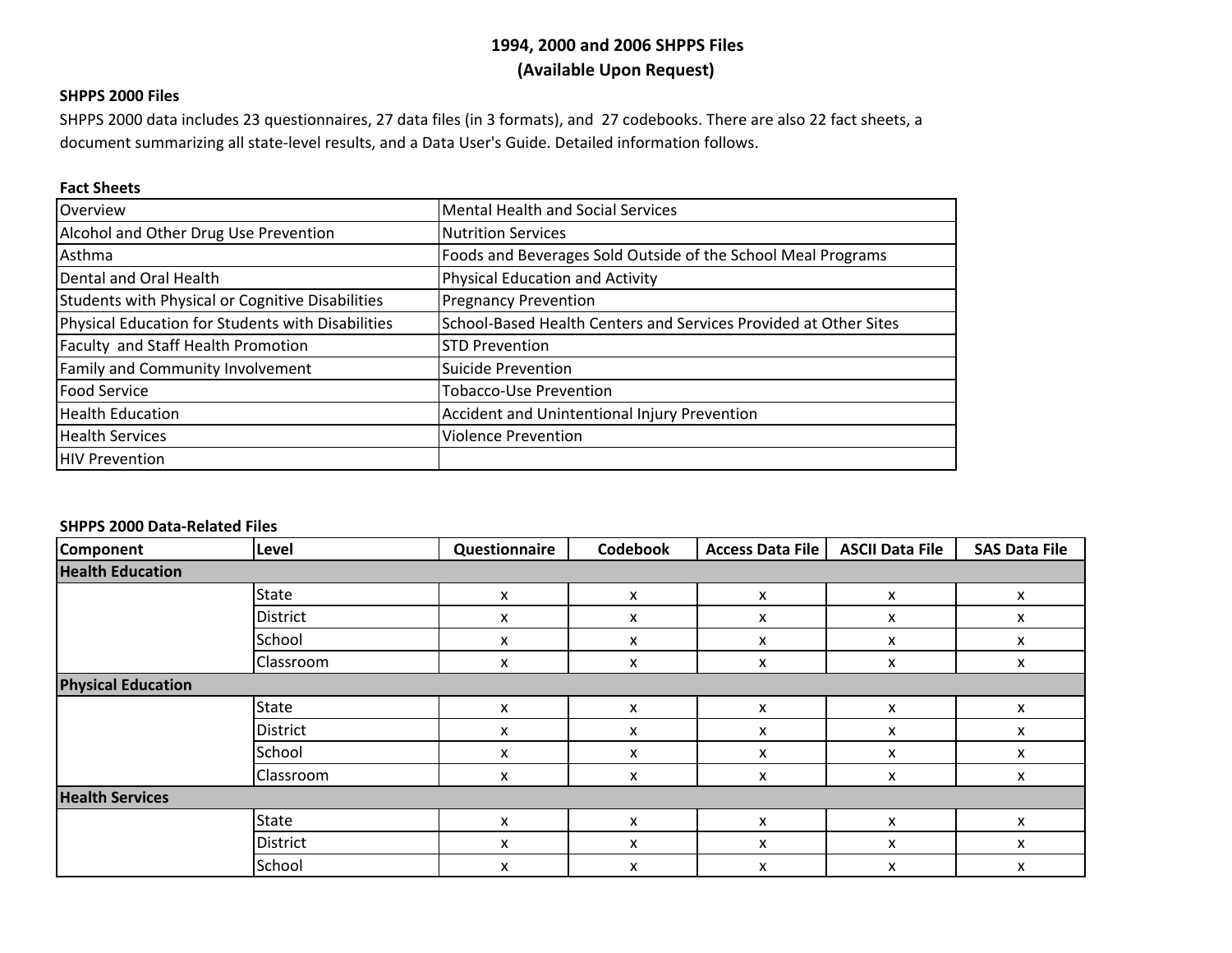#### **SHPPS 2000 Data‐Related Files (continued)**

| Component                                 | Level           | Questionnaire | Codebook           | <b>Access Data File</b> | <b>ASCII Data File</b>    | <b>SAS Data File</b> |  |  |
|-------------------------------------------|-----------------|---------------|--------------------|-------------------------|---------------------------|----------------------|--|--|
| <b>Faculty and Staff Health Promotion</b> |                 |               |                    |                         |                           |                      |  |  |
|                                           | State           | X             | $\mathsf{x}$       | X                       | $\mathsf{x}$              | X                    |  |  |
|                                           | <b>District</b> | X             | X                  | X                       | X                         | X                    |  |  |
|                                           | School          | X             | $\pmb{\mathsf{X}}$ | X                       | $\pmb{\mathsf{X}}$        | X                    |  |  |
| <b>Food Service</b>                       |                 |               |                    |                         |                           |                      |  |  |
|                                           | State           | X             | $\pmb{\mathsf{X}}$ | X                       | $\boldsymbol{\mathsf{x}}$ | X                    |  |  |
|                                           | <b>District</b> | X             | X                  | X                       | $\mathsf{x}$              | X                    |  |  |
|                                           | School          | X             | X                  | X                       | X                         | X                    |  |  |
| <b>Mental Health and Social Services</b>  |                 |               |                    |                         |                           |                      |  |  |
|                                           | State           | X             | $\pmb{\mathsf{X}}$ | X                       | $\pmb{\mathsf{X}}$        | X                    |  |  |
|                                           | <b>District</b> | X             | X                  | X                       | X                         | X                    |  |  |
|                                           | School          | X             | X                  | X                       | X                         | X                    |  |  |
| <b>School Policy and Environment</b>      |                 |               |                    |                         |                           |                      |  |  |
|                                           | State           | X             | $\pmb{\mathsf{x}}$ | X                       | $\pmb{\mathsf{X}}$        | X                    |  |  |
|                                           | District        | X             | X                  | X                       | $\pmb{\mathsf{X}}$        | X                    |  |  |
|                                           | School          | X             | X                  | X                       | $\pmb{\mathsf{X}}$        | X                    |  |  |
| <b>Status</b>                             |                 |               |                    |                         |                           |                      |  |  |
|                                           | State           |               | $\pmb{\mathsf{X}}$ | X                       | $\pmb{\mathsf{X}}$        | X                    |  |  |
|                                           | District        |               | X                  | $\pmb{\mathsf{x}}$      | $\boldsymbol{\mathsf{x}}$ | X                    |  |  |
|                                           | School          |               | $\pmb{\mathsf{X}}$ | X                       | $\pmb{\mathsf{X}}$        | X                    |  |  |
|                                           | Classroom       |               | X                  | X                       | $\pmb{\mathsf{X}}$        | X                    |  |  |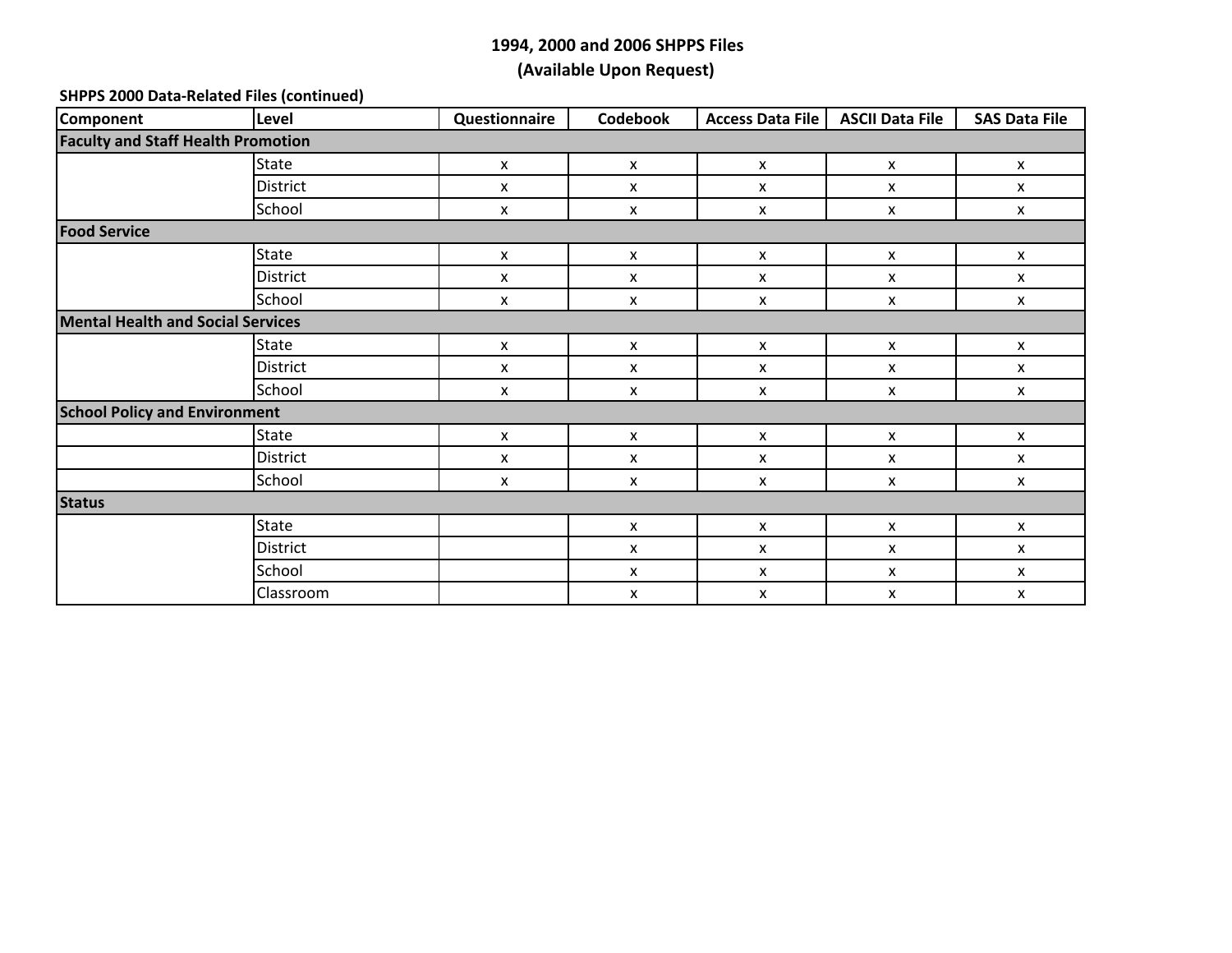## **SHPPS 2006 Files**

SHPPS 2006 data includes 23 questionnaires, 27 data files (in 3 formats), and 27 codebooks. There are also 28 fact sheets, <sup>a</sup> special issue of the *Journal of School Health* providing <sup>a</sup> complete set of results, State‐Level School Health Policies and Practices (a document summarizing all state‐level results), 51 state report cards, 20 district report cards, and <sup>a</sup> Data User's Guide. Detailed information follows.

## **Fact Sheets**

| Overview                                                | Injury Prevention and Safety                      |
|---------------------------------------------------------|---------------------------------------------------|
| Changes between 2000 and 2006                           | <b>Mental Health and Social Services</b>          |
| Alcohol- or Other Drug-Use Prevention                   | <b>Nutrition</b>                                  |
| Asthma                                                  | <b>Nutrition Services</b>                         |
| Crisis Preparedness, Response, and Recovery             | <b>Physical Activity</b>                          |
| Dental and Oral Health                                  | <b>Physical Education</b>                         |
| <b>Students with Physical or Cognitive Disabilities</b> | Physical Education for Students with Disabilities |
| Faculty and Staff Health Promotion                      | <b>Physical School Environment</b>                |
| Family and Community Involvement                        | <b>Pregnancy Prevention</b>                       |
| Food and Beverages Sold Outside of the School Meals     | <b>School Health Coordination</b>                 |
| Food and Safety                                         | <b>STD Prevention</b>                             |
| <b>Health Education</b>                                 | <b>Suicide Prevention</b>                         |
| <b>Health Services</b>                                  | <b>Tobacco-Use Prevention</b>                     |
| <b>HIV Prevention</b>                                   | <b>Violence Prevention</b>                        |

SHPPS 2006 State Report Cards include the following 8 files for all 50 states and the District of Columbia. These sections correspond to

7 of 8 components described in the coordinated school health program model. The eighth component, family and community involvement, does not have applicable state‐level policies; therefore, it is not included in these state‐level summaries. All are PDF format and approximately 150K‐410K:

State Full Report Health Education Physical Education and Activity Health Services Mental Health and Social Services Nutrition Services Healthy and Safe School Environment Faculty and Staff Health Promotion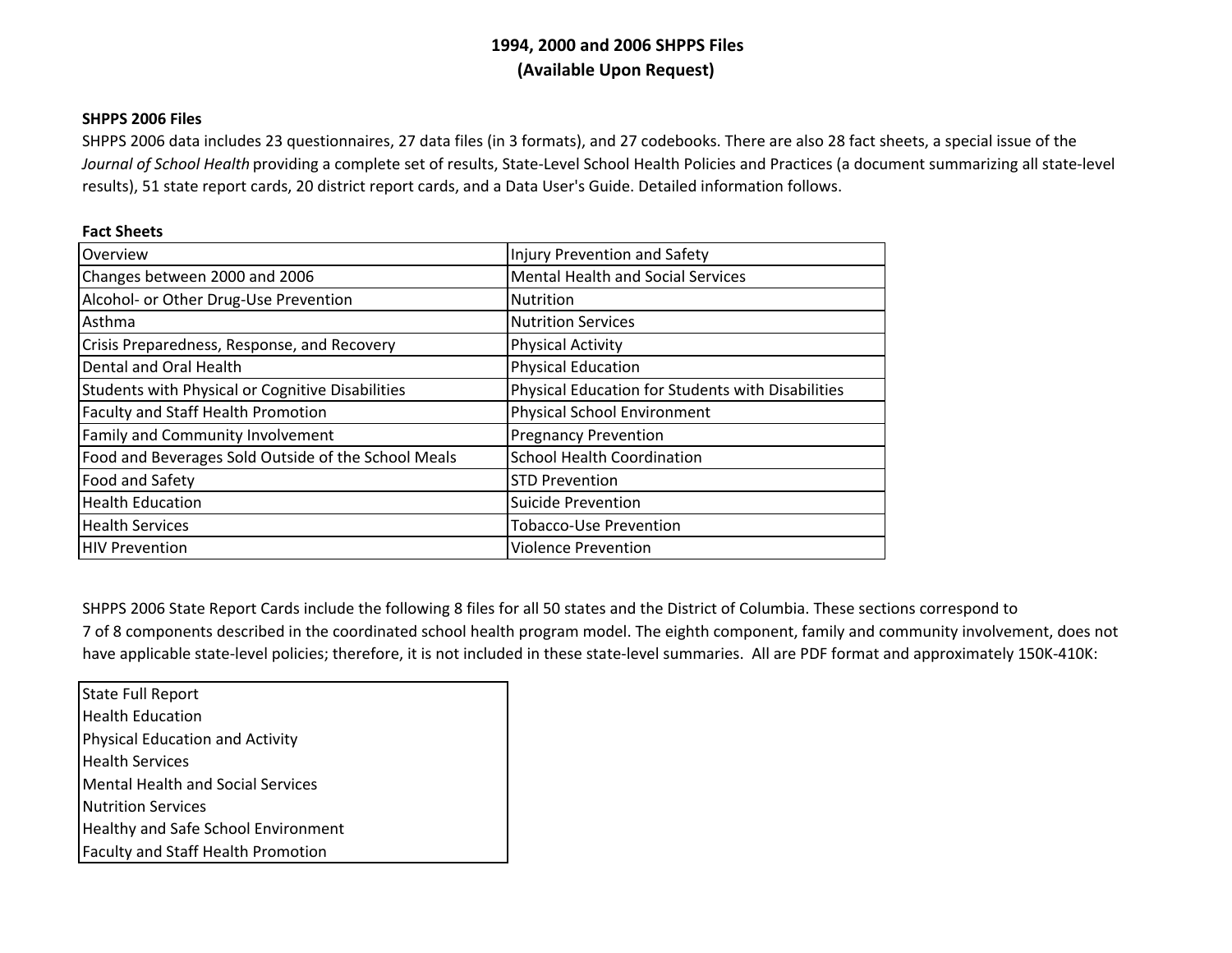## **SHPPS 2006 Files (continued)**

SHPPS 2006 District Report Cards include the District Full Report and the 7 component files listed above under State Report Cards for the following 20 school districts:

| Baltimore, MD             | Hillsborough County, FL | Orange County, FL  |
|---------------------------|-------------------------|--------------------|
| Boston, MA                | Houston, TX             | Philadelphia, PA   |
| <b>Broward County, FL</b> | Los Angeles, CA         | San Bernardino, CA |
| Charlotte-Mecklenburg, NC | Memphis, TN             | San Diego, CA      |
| Chicago, IL               | Miami-Dade County, FL   | San Francisco, CA  |
| Dallas, TX                | Milwaukee, WI           | Seattle, WA        |
| Detroit, MI               | New York City, NY       |                    |

## **SHPPS 2006 Data‐Related Files**

| <b>Component</b>                          | Level           | Questionnaire      | <b>Codebook</b> | <b>Access Data File</b> | <b>ASCII Data File</b> | <b>SAS Data File</b> |  |  |
|-------------------------------------------|-----------------|--------------------|-----------------|-------------------------|------------------------|----------------------|--|--|
| <b>Health Education</b>                   |                 |                    |                 |                         |                        |                      |  |  |
|                                           | <b>State</b>    | $\pmb{\times}$     | X               | $\pmb{\mathsf{x}}$      | X                      | X                    |  |  |
|                                           | District        | $\pmb{\mathsf{x}}$ | X               | $\pmb{\mathsf{x}}$      | X                      | X                    |  |  |
|                                           | School          | $\pmb{\times}$     | X               | X                       | X                      | $\pmb{\mathsf{x}}$   |  |  |
|                                           | Classroom       | $\pmb{\times}$     | X               | X                       | X                      | $\pmb{\mathsf{x}}$   |  |  |
| <b>Physical Education and Activity</b>    |                 |                    |                 |                         |                        |                      |  |  |
|                                           | <b>State</b>    | X                  | X               | X                       | X                      | X                    |  |  |
|                                           | District        | $\pmb{\mathsf{x}}$ | X               | X                       | $\mathsf{x}$           | X                    |  |  |
|                                           | School          | X                  | x               | X                       | X                      | X                    |  |  |
|                                           | Classroom       | X                  | X               | X                       | X                      | $\pmb{\chi}$         |  |  |
| <b>Health Services</b>                    |                 |                    |                 |                         |                        |                      |  |  |
|                                           | <b>State</b>    | X                  | X               | X                       | $\mathsf{x}$           | X                    |  |  |
|                                           | <b>District</b> | X                  | X               | X                       | X                      | X                    |  |  |
|                                           | School          | X                  | X               | X                       | X                      | X                    |  |  |
| <b>Faculty and Staff Health Promotion</b> |                 |                    |                 |                         |                        |                      |  |  |
|                                           | <b>State</b>    | $\pmb{\mathsf{x}}$ | X               | $\pmb{\mathsf{x}}$      | X                      | X                    |  |  |
|                                           | District        | X                  | X               | X                       | X                      | X                    |  |  |
|                                           | School          | X                  | X               | X                       | X                      | X                    |  |  |
| <b>Food Service</b>                       |                 |                    |                 |                         |                        |                      |  |  |
|                                           | <b>State</b>    | X                  | X               | X                       | X                      | X                    |  |  |
|                                           | District        | $\pmb{\mathsf{x}}$ | X               | $\pmb{\mathsf{x}}$      | X                      | X                    |  |  |
|                                           | School          | X                  | X               | X                       | X                      | X                    |  |  |